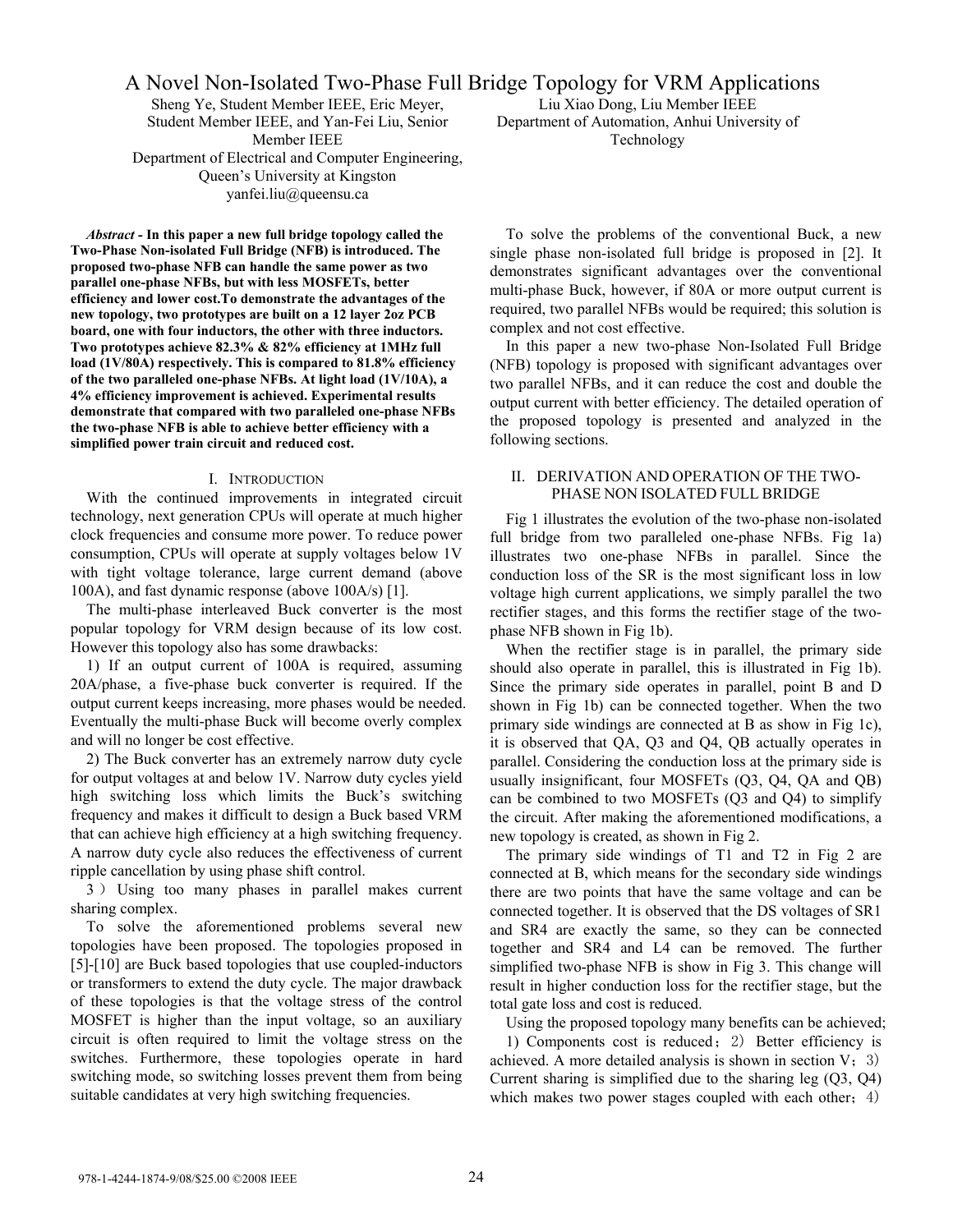Compared with the single phase topology [12], a smaller output capacitor and inductor can be used to improve dynamic performance;5) Since SR1 and SR4 operate in parallel, the number of SRs and inductors can be reduced from four to three if necessary. The further simplified two-phase NFB is shown in Fig 3. A more detailed analysis of those benefits will be shown in the following sections.

**Q1 Q2**



Fig 1 Evolution of the two-phase non-isolated full bridge from two paralleled one-phase NFBs





Fig 3 Two-phase nonisolated full bridge with simplified rectifier stage

Fig 4 depicts the key waveforms of the two-phase NFB. There are thirteen operation modes and they will be analyzed in detail in section III. The synchronous MOSFET driving signal  $V_{GSSR1,4}$ ,  $V_{GSSR2}$ , and  $V_{GSSR3}$  are generated by the voltages from point A, B, C respectively, as shown in Fig 2. SR1 and SR4 are driven by the same driver because they operate in parallel. It is also noted that the source of MOSFETs Q2, Q4 and Q6 are directly connected to the output, thus they are turned off by -Vo, which allows them to be turned off faster to reduce switching loss.



Fig 4 Key waveforms of the two-phase NFB operating in phase shift mode.

#### III. OPERATION MODES

In this section the operation modes of the new topology will be analyzed. There are a total of thirteen operation modes. The thirteen operation modes are in correspondence with the key waveforms shown in Fig 4.

The first state is from t0-t1 illustrated in Fig 5. In this operation mode Q1, Q4, Q5, SR2, SR3 are on. Q2, Q3, Q6 SR1 and SR4 are off. Energy is transferred by transformer T1 and T2 from the primary side to the secondary side. Two transformers operate in parallel and the input current travels to the load side directly. The current stress of the output inductors and the SRs is reduced as a result. During this time interval the current in Q1 and Q5 conducts through Q4 causing the current stress of Q4 to be doubled compared to that of Q1 and Q5.

The second state is from t1-t2 illustrated in Fig 6. In this operation mode Q4 is turned off at t1 to prepare for the zero voltage turn-on of Q3. The load current reflected from the secondary side begins charging C4 while discharging C3. VB increases linearly from Vo to Vin. The gate voltage of SR1 and SR4 also begins to increase, and SR1 and SR4 will be turned on after their gate voltage increases above the threshold. However, due to the leakage inductance, SR1 and SR4 will not share the load current after they are turned on.



The third mode is from t2-t3 illustrated in Fig 7. When the voltage across Q3 equals zero, Q3 is turned on with ZVS at t2.

The fourth state is from t3-t4 illustrated in Fig 8. Q5 is turned off at t3 to prepare for the ZVS turn-on of Q6. The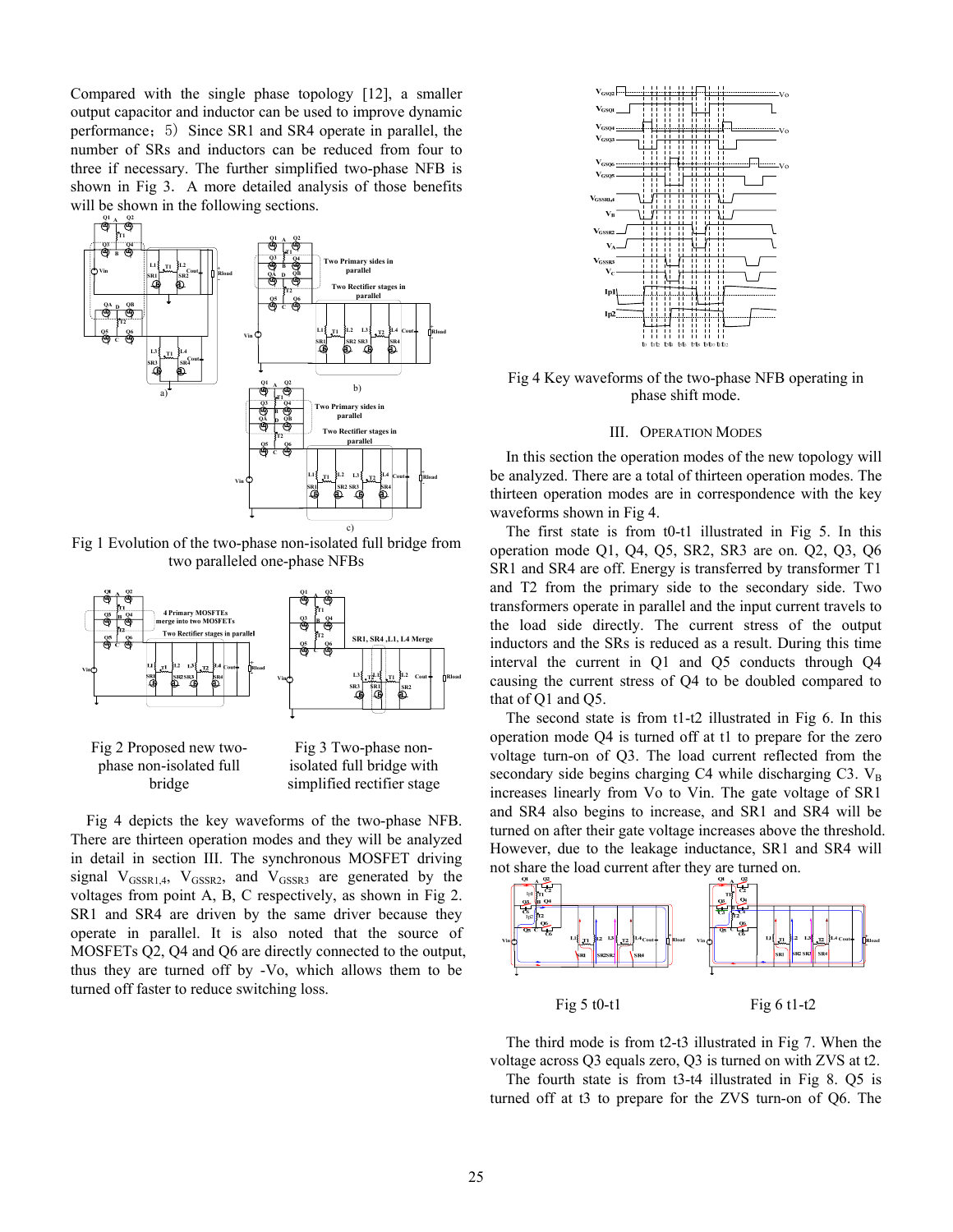energy stored in the leakage inductance of T2 charges C5 and discharges C6.  $V_C$  decreases from Vin to Vo. The gate voltage of SR3 also begins to decrease, and its body diode begins conducting after its gate voltage reduces below the threshold.



The fifth state is from t4-t5 illustrated in Fig 9. Q6 is turned on at t4 after the voltage across it becomes zero. The primary side current of T2 can not change direction instantly after Q6 is turned on. Thus Vin-Vo is added across the leakage inductance of T2 before -Ip2 changes to +Ip2. The body diode of SR3 is conducting and will be turned off after -Ip2 changes to  $+$ Ip2.

The sixth state is from t5-t6 illustrated in Fig 10. Q6 is turned off at t5 to prepare for the ZVS turn-on of Q5. The load current reflected from secondary side charges C6 and discharges C5. Vc increases from Vo to Vin. The gate voltage of SR3 also increases. SR3 is turned on after its gate voltage increases above the threshold; however SR3 will not share the load current after it is turned on due to the leakage inductance.



The seventh state is from t6-t7 illustrated in Fig 11. Q5 is turned on at t6 after the voltage across it becomes zero. At this time, the primary side and the secondary side of T2 are both shortened and SR3 begins to share the load current.



The eighth state is from t7-t8 illustrated in Fig 12. Q1 is turned off at t7 to prepare for the ZVS turn-on of Q2. The energy stored in the leakage inductance of T1 charges C1 and discharges C2.  $V_A$  decreases from Vin to Vo. The gate voltage of SR2 also decreases and its body diode begins to conduct after its gate voltage reduces below the threshold.

The ninth state is from t8-t9 illustrated in Fig 13. Q2 is

turned on at t8 after  $V_A$  decreases to Vo. Due to the leakage inductance the primary current Ip1 can not change direction instantly; Vin-Vo will be added across the leakage inductance of T1 before Ip1 completely changes to –Ip1. After Ip1 changes to –Ip1, SR2 is turned off completely and T1 begins to transfer energy to the secondary side.

The tenth state is from t9-t10 illustrated in Fig 14. Q2 is turned off at t9 to prepare for the ZVS turn-on of Q1, the load current reflected from the secondary side charges C2 and discharges C1.  $V_A$  increases from Vo to Vin. The gate voltage of SR2 also begins to increase and SR2 is turned on after its gate voltage increases above the threshold; However, SR2 will not share the load current after it is turned on due to the leakage inductance.



The eleventh state is from t10-t11 illustrated in Fig 15. Q1 is turned on at t10 after the voltage across it becomes zero. The primary windings of T1 are shortened, the primary side and secondary side are decoupled, and SR2 begins to share the load current.

The twelfth operation state is from t11-t12 illustrated in Fig 16. Q3 is turned off at t11 to prepare for the ZVS turn-on of Q4. The energy stored in the leakage inductance of T1 and T2 charges C3 and discharges C4.  $V_B$  decreases from Vin to Vo. The gate voltage of SR1 and SR4 also begins to decrease, and their body diodes begin to conduct after their gate voltages reduce below the threshold.



The thirteenth state is from t12-t13 illustrated in Fig 17. After the voltage across Q4 becomes zero, Q4 is turned on with ZVS at t12. Due to the leakage inductance primary current can not change its direction instantly; Vin-Vo is added across the leakage inductance of T1 and T2 and the primary current of T1 and T2 decreases from Ip to –Ip. SR1 and SR4 are turned off completely after the primary current change to - Ip and both transformers T1 and T2 begin to transfer energy to the secondary side. At this point one cycle is completed.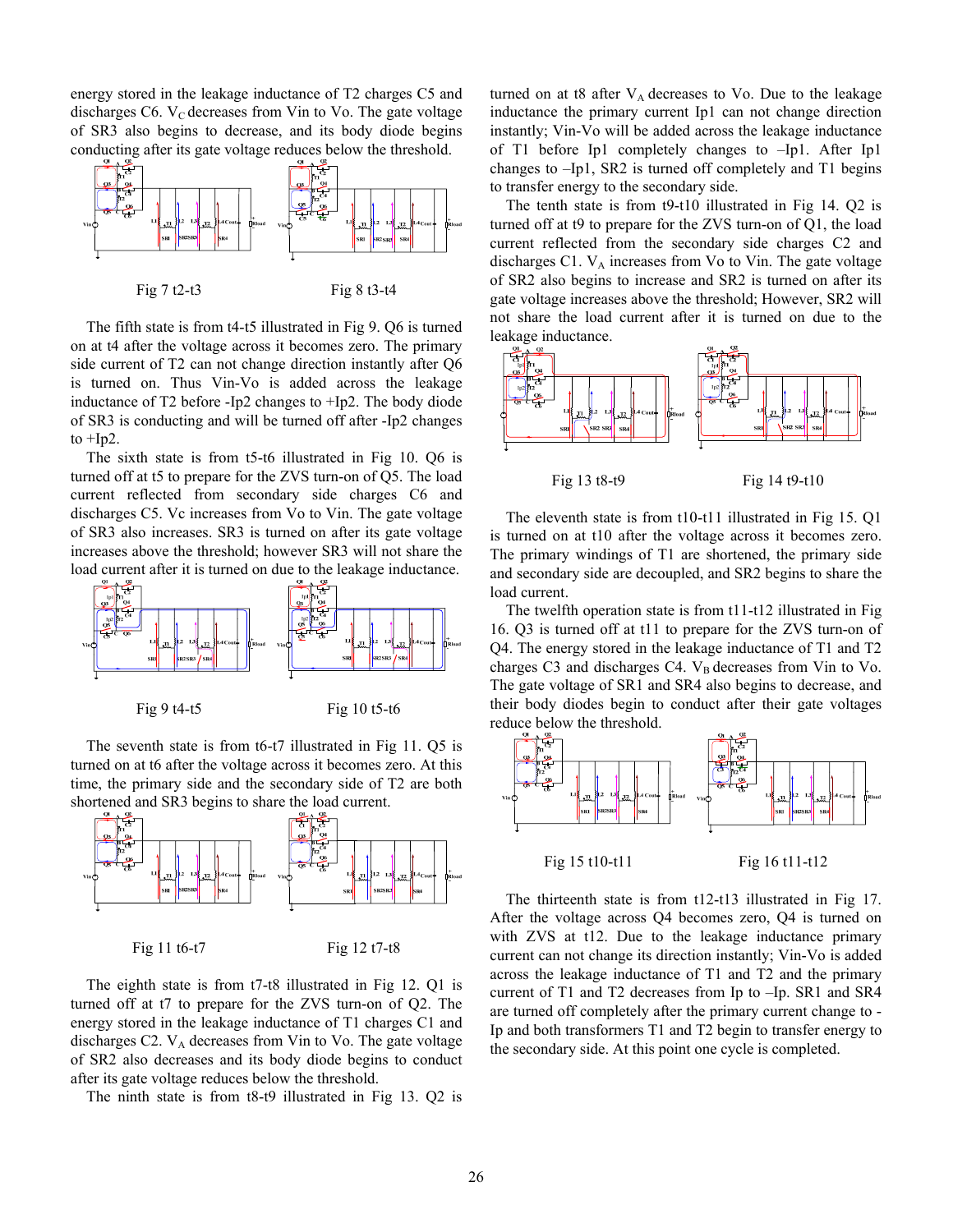

Fig 17 t12-t13

### IV. ZERO VOLTAGE TRANSITION

From the analysis in the previous sections, it is shown that Q1, Q3 and Q5 are leading leg MOSFETs. Q2, Q4 and Q6 are lagging leg MOSFETs. The output capacitors of the lagging leg MOSFETs are discharged by the energy stored in the leakage inductance, so it is more difficult for them to achieve zero voltage turn-on.

The SR's gate capacitor is in parallel with the output capacitor of Q2, Q4 and Q6 [12]. This equivalently enlarges the output capacitors of the primary side MOSFETs, and as a result increases the dead time and energy needed to achieve ZVS turn-on. The detailed analysis will be discussed in this section.

#### *A. Leading legs, transition during [t9-t10] (Q1,Q3, Q5)*

The transition paths of the leading leg are shown in Fig 14. Q2 is turned off to prepare for the zero voltage turn-on of Q1. The current reflected from the secondary side charges C2 and discharges C1. During this transition, the time required to charge C2 from Vo to Vin and discharge C1 from Vin to Vo is dependent on the load current. Since this time interval is very short, it is assumed that the charge current is constant during the transition. Equations (1) and (2) can be used to calculate the voltage across C1 and C2. If we assume C1=C2. (3) can be used to calculate the dead time needed to achieve zero voltage turn-on. Equation (3) is derived based on the assumption that during the duration of  $[t9 \sim t10]$ , the current is constant to charge C2 and discharge C1. $I_{\text{Lavg}}$ , in (1)-(3), represents the average current in L2 and can be calculated using  $(4)$ .

By using (1)-(4) the minimum dead time needed to achieve ZVS can be calculated The operating parameters are as follows:Vin=12V,Vo=1V,Fs=1MHz,Np:Ns=3:1,Np:Ns=2:1, C1=C2=2.5nF (since the SR gate capacitor is in parallel with C2, it equivalently increases the value of C1 and C2). From equation (3) it is observed that a heavy load and a low turn's ratio can help the NFB achieve ZVS. At 50A load, Td=14.4ns for  $N=3$ , and Td=9.6ns for  $N=2$ .

$$
V_{C1}(t) = (V_{in} - V_o) - \frac{I_{Lavg}t}{2C2N}
$$
 (1)

$$
V_{C2}(t) = \frac{I_{Lavg}t}{2C1N}
$$
 (2)

$$
t_{dead\_Q12} > \frac{2C1(V_{in} - V_0)N}{I_{Lavg}}
$$
 (3)

$$
I_{Lavg} = \frac{(I_o - I_{in})}{4} \tag{4}
$$

### *B. Lagging Legs, transition during [t7-t8] (Q2 Q4 Q6)*

The transition paths of the lagging leg are shown in Fig 12. Initially, Q1 is turned off to prepare for the zero voltage turnon of Q2. If the energy stored in the leakage inductance of the transformer is sufficient to charge C1 to  $V_{in}$  and discharge  $C2+C_{GSR2}$  from  $V<sub>in</sub>$  to Vo, Q2 can achieve zero voltage turnon.



Fig 18 Lagging leg transition equivalent circuit

In this transition the leakage inductance resonates with C1 and  $C2+C_{GSR2}$ . The equivalent circuit is shown in Fig 18. If the voltage at point A can be discharged from Vin to Vo, the body diode of Q2 will be turned on. Q2 must be turned on before the current through the leakage inductance decreases to zero. The voltages across C1 and C2 can be calculated using (5)-(8). The leakage current *ILeakage*, in (5) represents the current at the instant Q1 is turned off and can be estimated using (10), where Ip is the primary side current. From (5) it is observed that in order to achieve ZVS turn-on, (9) must be satisfied.

$$
V_{C2}(t) = Z_o I_{\text{Leakage}} \sin \omega t - (V_{in} - V_o) \tag{5}
$$

$$
I_p(t) = I_{\text{Leakage}} \cos \omega t \tag{6}
$$

$$
V_{C1}(t) = Z_o I_{\text{Leakage}} \sin \omega t \tag{7}
$$

$$
Z_o = \sqrt{L_{\text{Leakage}}/2C_1}
$$

$$
\omega = 1/\sqrt{2L_{Leakage}C_1} \ t_X = \frac{1}{\omega} \sin^{-1} \left(\frac{V_{in} - V_o}{Z_o}\right) \tag{8}
$$

$$
\begin{cases} Z_o I_{Leakage\min} > (V_{in} - V_o) \\ \frac{1}{\omega} \sin^{-1} \left( \frac{V_{in} - V_o}{Z_o I_{Leakage}} \right) < t_{dead} - 0.94 \\ \frac{1}{\omega} \sin^{-1} \left( \frac{V_{in} - V_o}{Z_o I_{Leakage}} \right) < t_{dead} - 0.94 \end{cases} < \frac{(I_{Leakage} L_{Leakage}) \cos \omega t_x}{(V_{in} - V_o)} + t_x \tag{9}
$$

$$
I_{\text{Leakage}} = (I_o - I_{\text{in}}) / 4N \tag{10}
$$

By using (5)-(10) the minimum dead time needed to achieve ZVS can be calculated. The operating parameters are as follow:  $V_{in}$ =12V,  $V_0$ =1V, C1=C2=2.5nF (since the SR gate capacitor is paralleled with C2, it equivalently increases the value of C1 and C2),  $L_{Leakage} = 30nH$ . To chieve ZVS turn-on at 60A load for the lagging leg, Td=16.8ns for N=3 and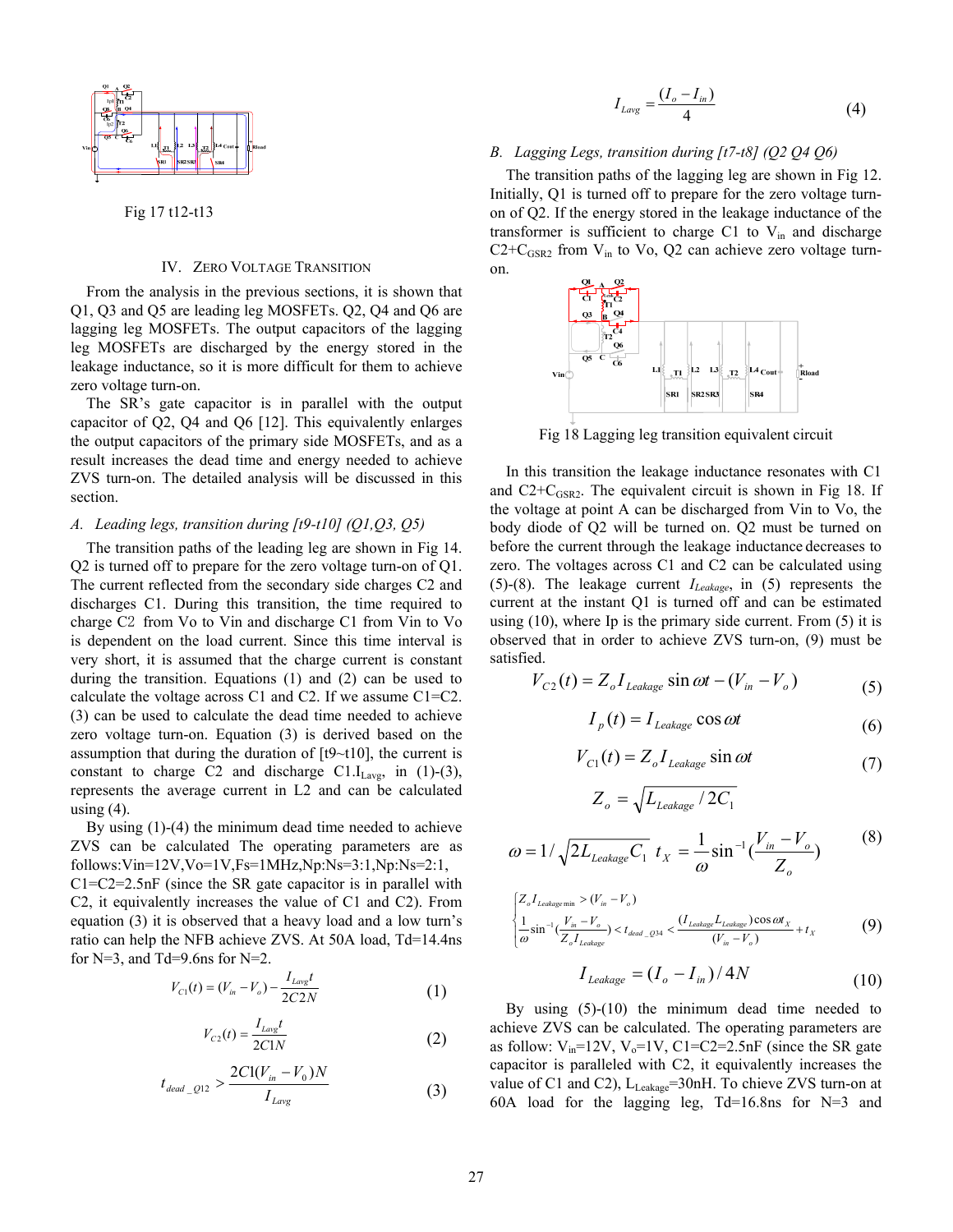Td=8.7ns for N=2. And according to the calculation at 50A load current, N=3, ZVS can not be achieved.

## V. LOSS COMPARISON BETWEEN TWO PARALLELED ONE-PHASE NFB AND THE NEW TWO-PHASE NFB

In this section the losses of two paralleled NFBs and the new proposed two-phase NFB will be compared. It will demonstrate that the new proposed two-phase FB has better efficiency. The comparison conditions are: Vin=12V, Vo=1V, Iout=80A, Fs=1MHz, Np:Ns=3:1 primary side MOSFETs IFR7821[13], SR IRF6619[14]. The output inductor is 100nH.

# *A. Switching loss*

The switching loss can be calculated using (11) and (12). In a real circuit, the switching loss may be larger due to parasitic components [3]-[4], but using (11) and (12) still can be used to estimate the switching loss.

$$
P_{on} = \frac{1}{2} f_s V_{ds} I_{PKon} t_r
$$
 (11)

$$
P_{\text{off}} = \frac{1}{2} f_s V_{ds} I_{\text{PKoff}} t_f \tag{12}
$$

| <b>Two-Phase</b>  | Q1, Q2, Q5, Q6 | Q3             | Q4              | Q7,Q8 |
|-------------------|----------------|----------------|-----------------|-------|
| <b>NFB</b>        |                |                |                 |       |
| Ipkoff            | 7.2A           | 7.2A           | 14.5A           | X     |
| Ipkon             | 4.8A           | 4.8A           | 9.6A            | X     |
| Vds               | 11V            | 11V            | 11V             | X     |
| Fs                | 1MHz           | 1MHz           | 1MHz            | X     |
|                   |                |                |                 |       |
| <b>Two One-</b>   | Q1, Q2, Q5, Q6 | Q <sub>3</sub> | Q4              | Q7,Q8 |
| <b>Phase NFBs</b> |                |                |                 |       |
| Ipkoff            | 7.2A           | 7.2A           | 7.2A            | 7.2A  |
| Ipkon             | 4.8A           | 4.8A           | 4.8A            | 4.8A  |
| Vds               | 11V            | 11V            | 11 <sub>V</sub> | 11V   |

Table 1 Current stress comparison between two one-phase NFB and two-phase NFB

Table 1 lists the current stress comparison between two paralleled one-phase NFBs and the two-phase NFB (the circulating current is neglected in the calculation). Form the table it is noticed that the current stress of Q4 is doubled compared with other MOSFETs. For Q3, since Iq3=Iq2+Iq6, and Iq2 and Iq6 are 120 degrees out of phase , Q3 has the same peak current as Q1, Q2, Q5 and Q6.

Solely considering switching loss, the two-phase NFB saves one primary side MOSFET compared with two one-phase NFBs. The total switching loss of the two-phase NFB is 7 times the switching loss of Q1; for the two parallel one-phase NFBs, the switching loss is 8 times the switching loss of Q1(assuming hard switching).

If only four MOSFETs at the primary side and four SRs for the rectifier stage are used, compared with two paralleled onephase NFBs, no switching loss could be saved since the current stress of the MOSFETs at primary side would be doubled.

If we assume: 1) Ton=10nS and Toff=15nS. 2) Lagging leg does no achieve ZVS.3 )Leading legs can achieve ZVS and recovery 75% of the switching loss. The calculated results: Two-phase FB switching loss=5.92W, two paralleled NFBs switching loss=6.64W.Therefore, 0.72W loss is saved.

*B. Conduction loss* 

$$
P_{con} = I_{RMS} R_{dson} \tag{13}
$$

The conduction loss can be calculated using (13). Table 1 shows the RMS current comparison between two one-phase NFBs and the two-phase NFB. Q4's RMS current is doubled compared with Q1. Q3's RMS current is between Q1 and Q4; this benefit is achieved by phase shifting the current in Q2 and Q6 120 degrees from each other.

| <b>Two-Phase NFB</b> | $Q1,Q2$ , | O3             | O4   | Q7,Q8 | SR.   |
|----------------------|-----------|----------------|------|-------|-------|
|                      | Q5,06     |                |      |       |       |
| I <sub>RMS</sub>     | 3.6A      | 5.1A           | 7.2A |       | 22.4A |
| Two One-Phase        | $Q1,Q2$ , | O <sub>3</sub> | O4   | Q7,Q8 | SR.   |
| <b>NFBs</b>          | Q5,Q6     |                |      |       |       |
| <sup>L</sup> RMS     | 3.6A      | 3.6A           | 3.6A | 3.6A  | 22.4A |

Table 2 RMS current comparison between two one-phase NFBs and two-phase NFB

At the primary side, the two-phase NFB will result in more conduction loss since it has a higher RMS current. At the secondary side they will have the same conduction loss. The calculated total MOSFETs conduction loss: Two-phase NFB conduction loss=4.47W, two paralleled NFBs conduction loss=4.24W. Therefore, there is an increase of 0.23W conduction loss for the two-phase NFB from the primary side.

*C. Loss summary* 



Fig 19 Losses breakdown comparison between the two-phase NFB and two paralleled NFBs at 1MHz switching frequency and 1V/80A load

The loss breakdown comparison between the two-phase NFB and two paralleled NFBs at 1MHz switching frequency is shown in Fig 19. It is observed that the total loss is reduced form 15.31W(for two paralleled NFB) to 14.63W (for twophase NFB), 0.68W loss is saved because of the fewer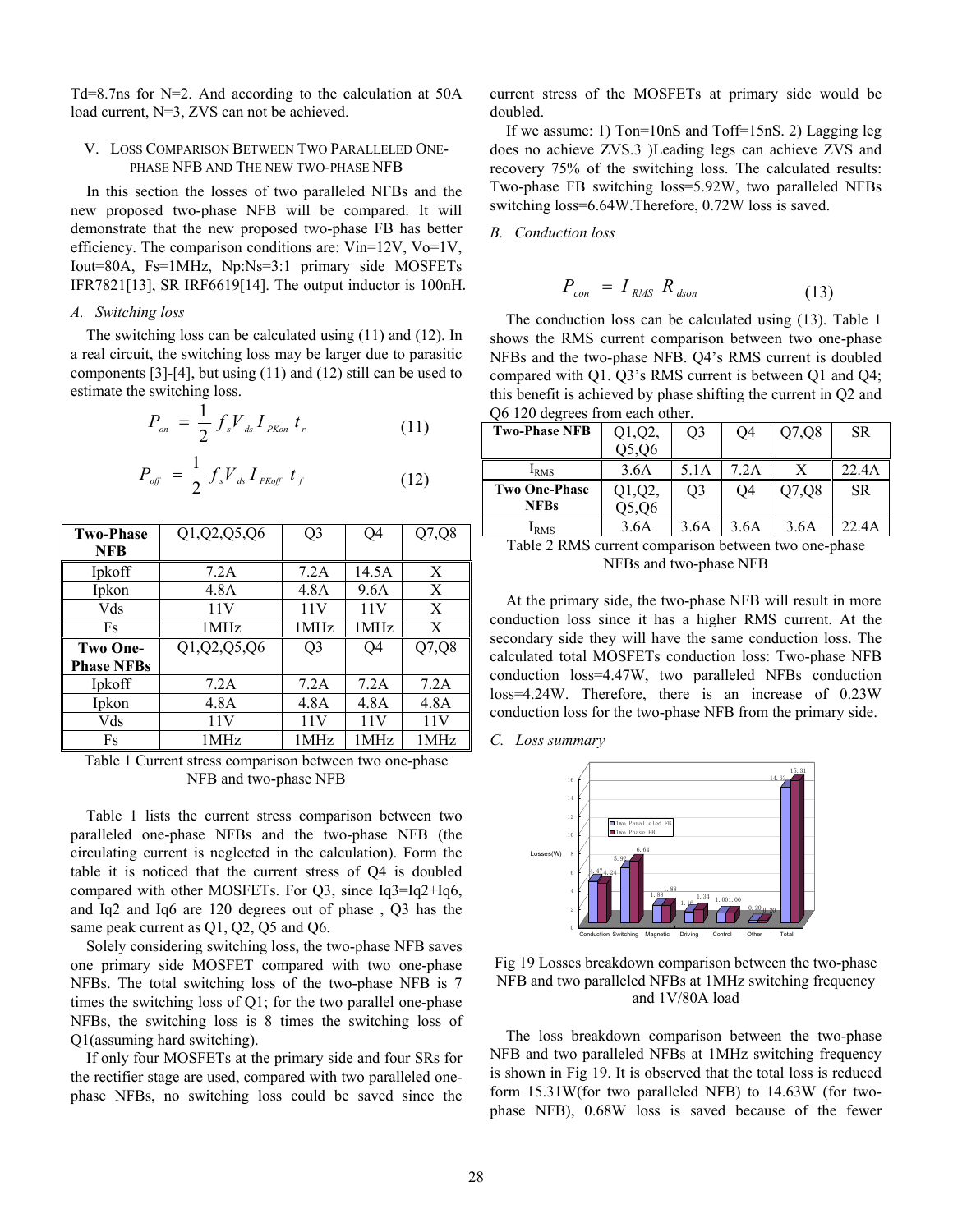MOSFETs results in less gate loss and phase-shift control reduce the switching loss.

# VI. EXPERIMENTAL RESULTS

To verify the analysis in the previous sections, two prototypes were built on a 12 layer 2oz copper PCB, one with four output inductors , the other with three output inductors. The primary MOSFET is the IRF7821 and four IRF6619s are used as synchronous MOSFETs. The design parameters are:  $Vi$ n=12V, Vo=1V, Fs=1MHz, Iout=80A, N=3, Lout=100nH.

Fig 20 illustrates the leading leg transition of Q5 at 10A, 1MHZ. It is observed that Vgs rises 16nS after Vds reduces to zero, and ZVS turn-on is achieved.



Fig 20 Zero voltage turn-on of Leading Leg MOSFET Q5 at 10A



Fig 21 Synchronous MOSFETs turn-on and turn-off transition at 80A load

Fig 21 illustrates the synchronous MOSFETs turn-on and turn-off transition at 80A load. From the waveform it is observed that during the turn-on transition the SR will be turned on before it begins to conduct current, and the SR's body diode does not turn on during the turn-on transition.



Fig 22 Gate driving signal of synchronous MOSFETs, each phase shift 120 degree

Fig 22 illustrates the gate signal of the synchronous MOSFETs. Each phase is 120 degrees shifted from each other so the ripple current of the output inductor can cancel each other. Therefore, a small output inductor can be used to improve dynamic performance. In the prototype, SR1 and SR4 are driven by the same driver.

Fig 23 depicts the measured efficiency curve of the twophase NFB and two parallel one-phase NFBs operating at 1MHZ switching frequency. At full load (1V/80A) an efficiency of 82.3% is achieved compared with 81.8% efficiency of the two paralleled NFBs (a 0.5% improvement). At light load  $(1V/10A)$ , a 4% efficiency improvement is achieved.



Fig 23 Measured efficiency comparison between Two-Phase NFB and two paralleled One-phase NFBs operate at 1MHz switching frequency

Another prototype with three inductors was also built and tested. It is observed from experimental results that when the number of inductors is reduced from four to three at full load (1V/80A) an efficiency of 82% is achieved. The efficiency is reduced by 0.3% because of the higher conduction loss from the output inductors, but the 82% efficiency is still better than two paralleled one-phase NFBs (81.8%).

The experimental results demonstrate that the two-phase NFB is able to achieve better efficiency compared with two paralleled one phase NFBs, and with a simplified power train